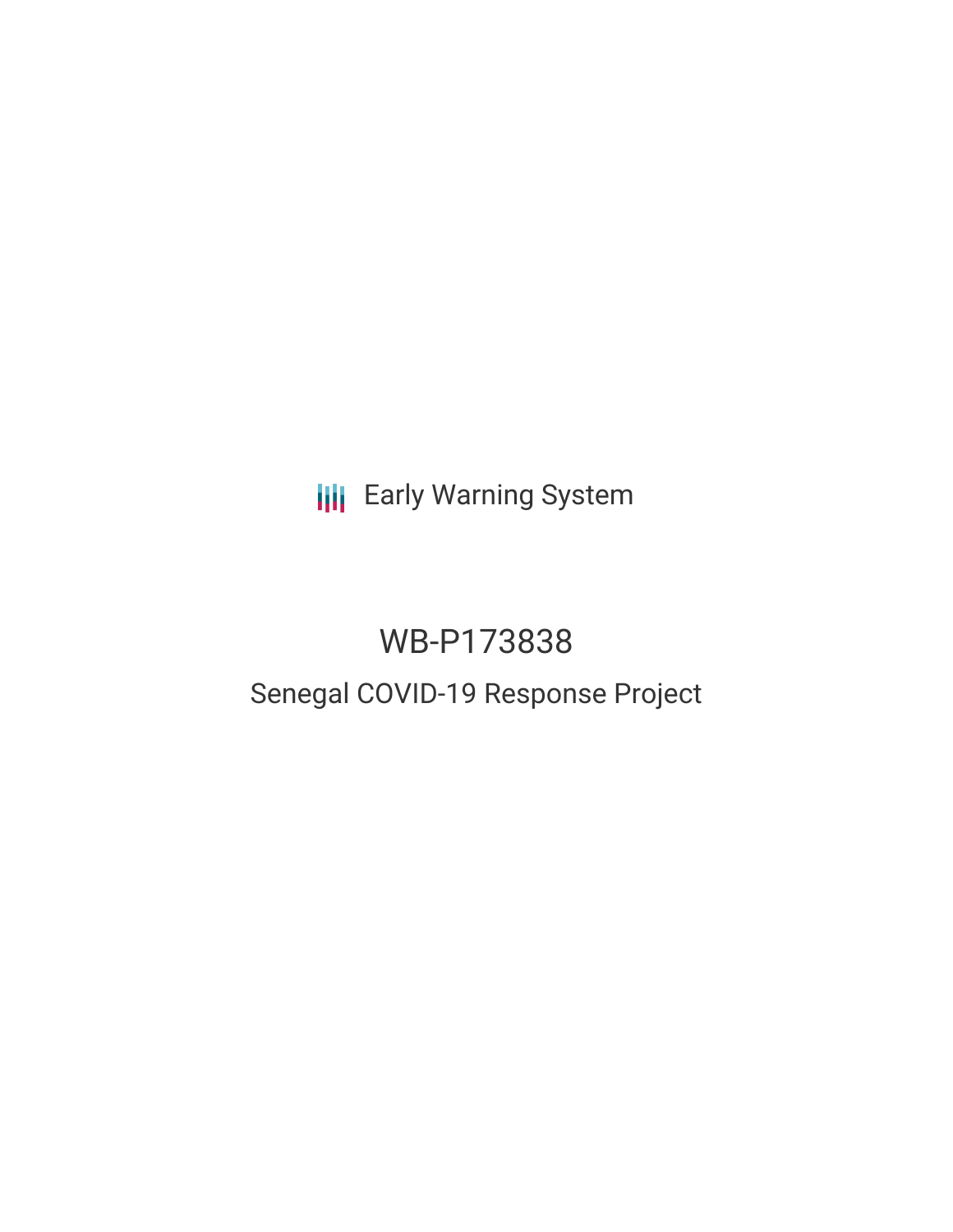

| <b>Countries</b>               | Senegal                     |
|--------------------------------|-----------------------------|
| <b>Financial Institutions</b>  | World Bank (WB)             |
| <b>Status</b>                  | Approved                    |
| <b>Bank Risk Rating</b>        | U                           |
| <b>Voting Date</b>             | 2020-04-02                  |
| <b>Borrower</b>                | Government of Senegal       |
| <b>Sectors</b>                 | <b>Education and Health</b> |
| <b>Investment Amount (USD)</b> | \$20.00 million             |
| <b>Project Cost (USD)</b>      | \$20.00 million             |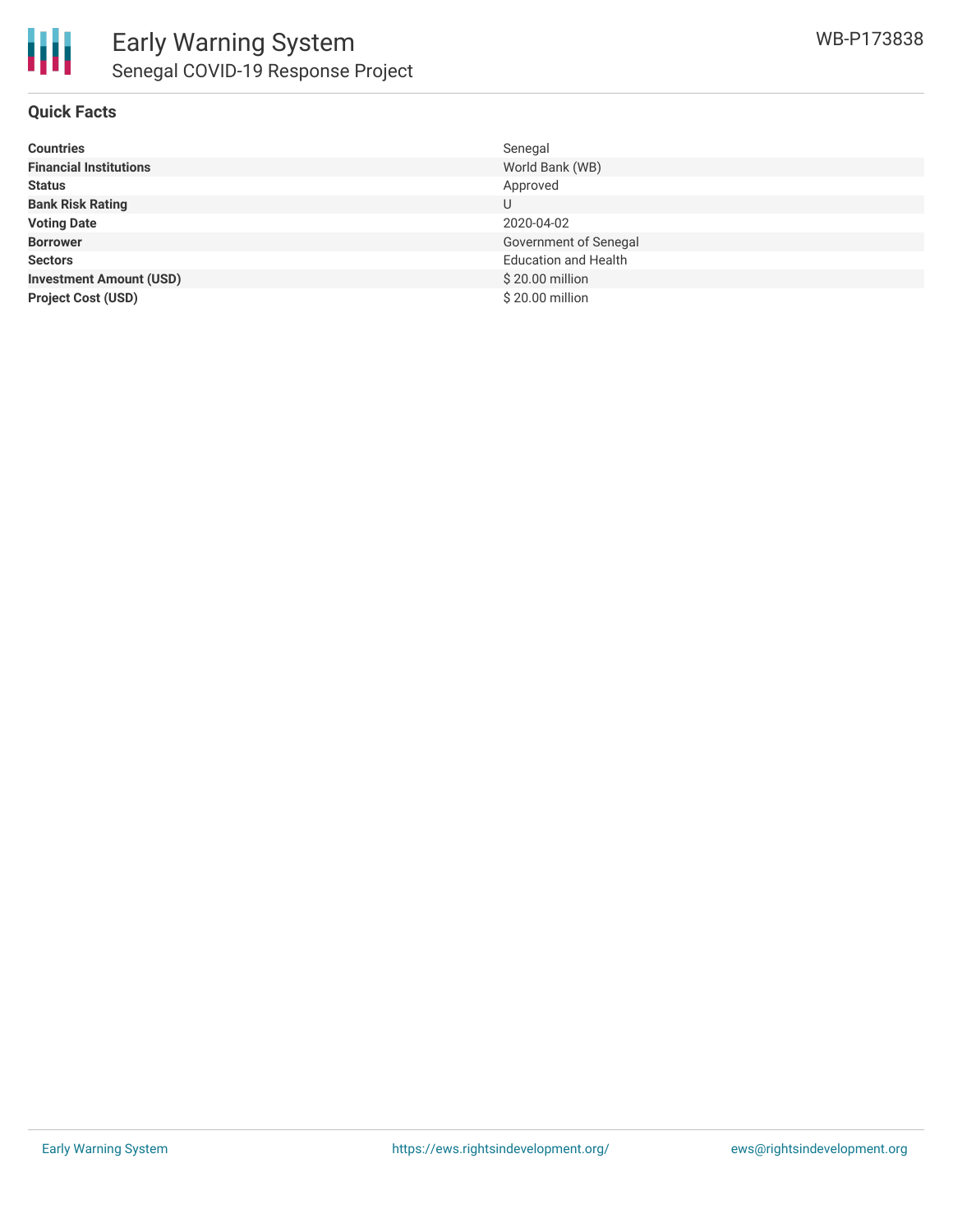

#### **Project Description**

This World Bank project will support the prevention, detection, and response to the Covid-19 pandemic in Senegal.

The Proposed Development Objective is to prevent, detect and respond to the COVID-19 disease outbreak in Senegal.

Project components are:

- 1) Emergency Covid-19 response
- 2) Community engagement and risk communication
- 3) Implementation management and monitoring and evaluation

The World Bank has classified this project as having Substantial environmental and social risks.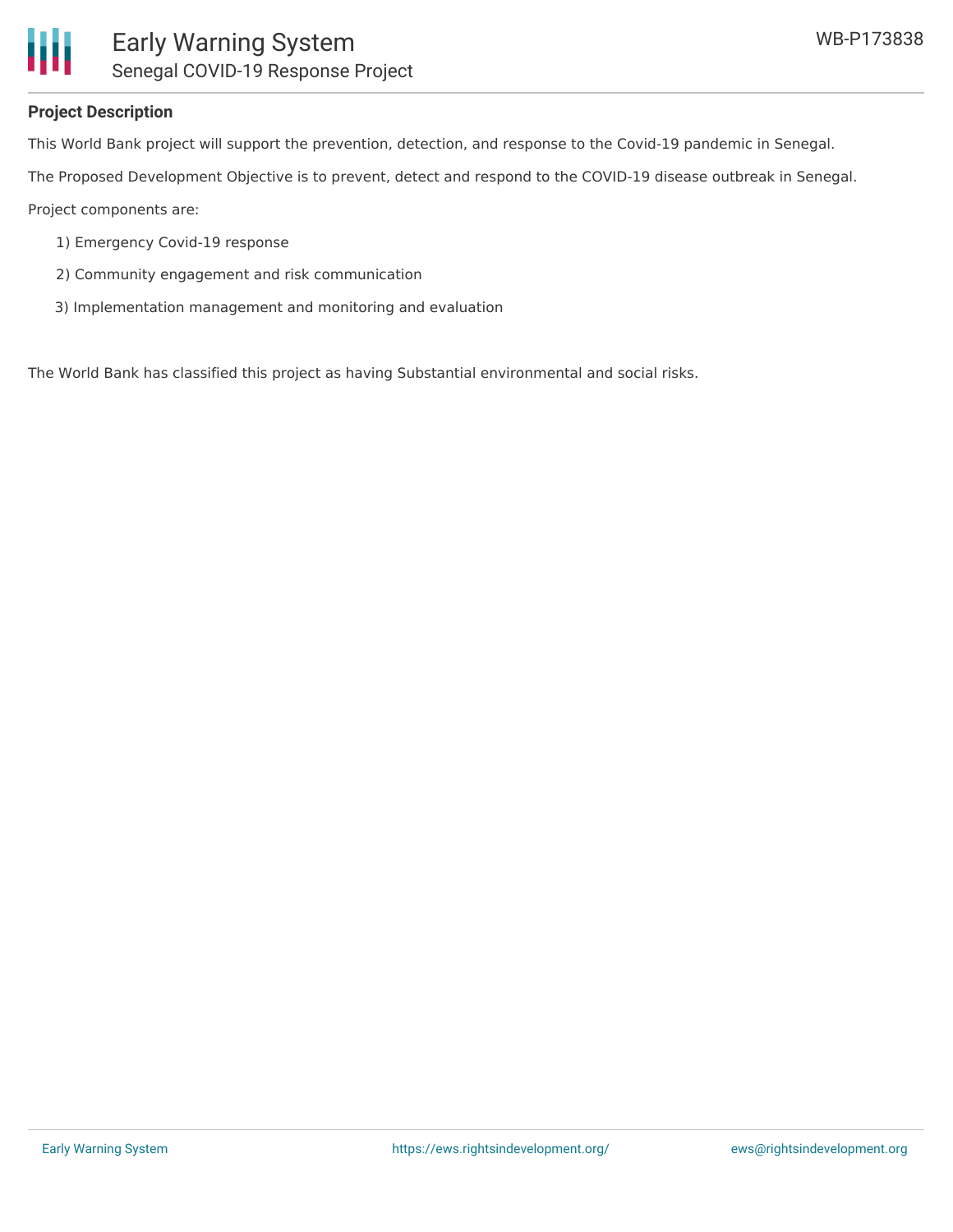

### **Investment Description**

World Bank (WB)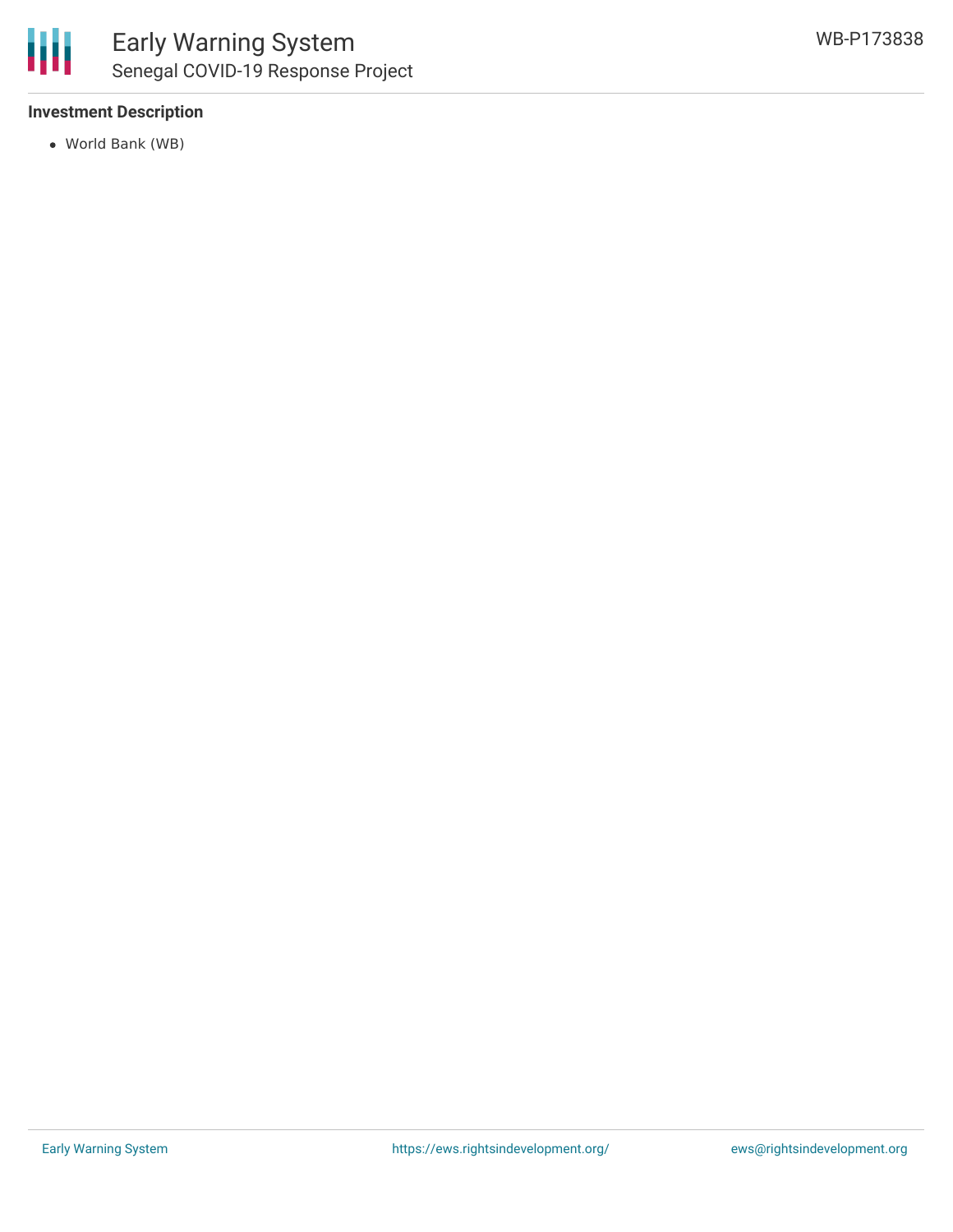

## **Contact Information**

Ministry of Health and Social Action Alassane MBENGUE Secretary General [papalsane@yahoo.fr](mailto:papalsane@yahoo.fr)

#### ACCOUNTABILITY MECHANISM OF WORLD BANK

The World Bank Inspection Panel is the independent complaint mechanism and fact-finding body for people who believe they are likely to be, or have been, adversely affected by a World Bank-financed project. If you submit a complaint to the Inspection Panel, they may investigate to assess whether the World Bank is following its own policies and procedures for preventing harm to people or the environment. You can contact the Inspection Panel or submit a complaint by emailing ipanel@worldbank.org. You can learn more about the Inspection Panel and how to file a complaint at: http://ewebapps.worldbank.org/apps/ip/Pages/Home.aspx.